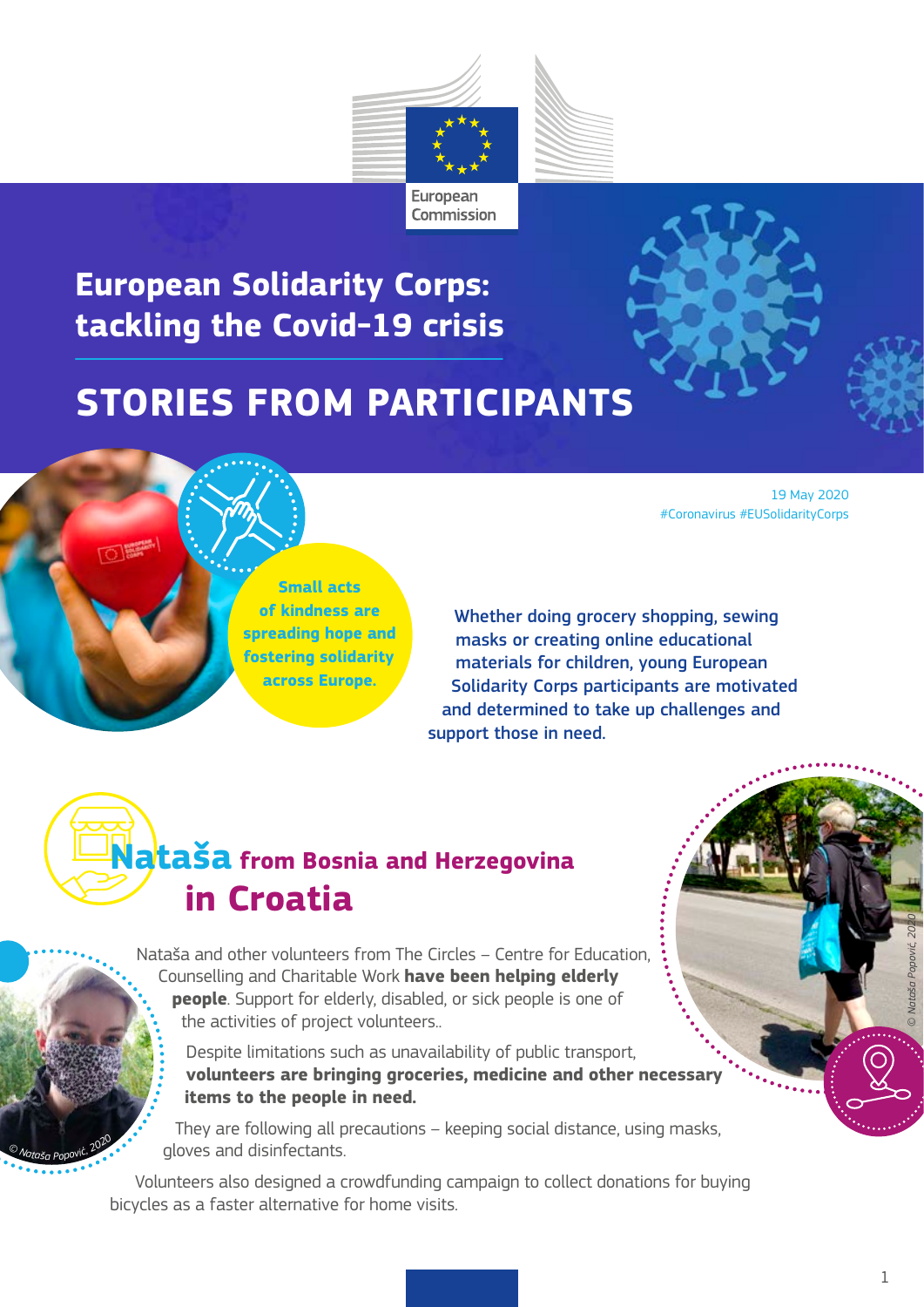#### **Yasmina from the Netherlands**

Yasmina is passionate about sustainability, healthy lifestyles and helping the vulnerable. She and her friends created a solidarity project called **Freshtable**.

The main aim of the project is to **deliver healthy and affordable meals using ecological products and sustainable packaging**. Freshtable also provides work opportunities for refugees who are hit harder by the crisis.

Freshtable prepared and delivered free meals for elderly people affected by the current coronavirus situation.



### **Yannick from France in Poland**

*©*

*F* restriction .

Yannick is a European Solidarity Corps volunteer from France who joined the TRATWA Association in Wroclaw, Poland in September 2019. When Yannick moved to Poland for one year to volunteer in a project to help people and be useful, he could not imagine this unprecedented coronavirus situation which is affecting lives and lifestyles worldwide.



When the Covid-19 crisis struck Poland, Yannick and other European Solidarity Corps volunteers

in TRATWA started to produce **face masks and protective helmets**. They delivered them to Wroclaw hospitals and to homeless shelters.

Yannick has recently joined the team preparing **food packages** that were distributed to those people in Wroclaw who need them the most. Yannick is also giving language classes. **He had to adapt his teaching methods by moving his activities online.**

*© <sup>Y</sup>annic<sup>k</sup> <sup>D</sup>aliphar<sup>d</sup> - 2020*



Carolina is 22 and is a volunteer in MJC Flers, in Normandy. During the confinement, she is making cooking tutorial videos to help to entertain and distract people from all the negativity around.